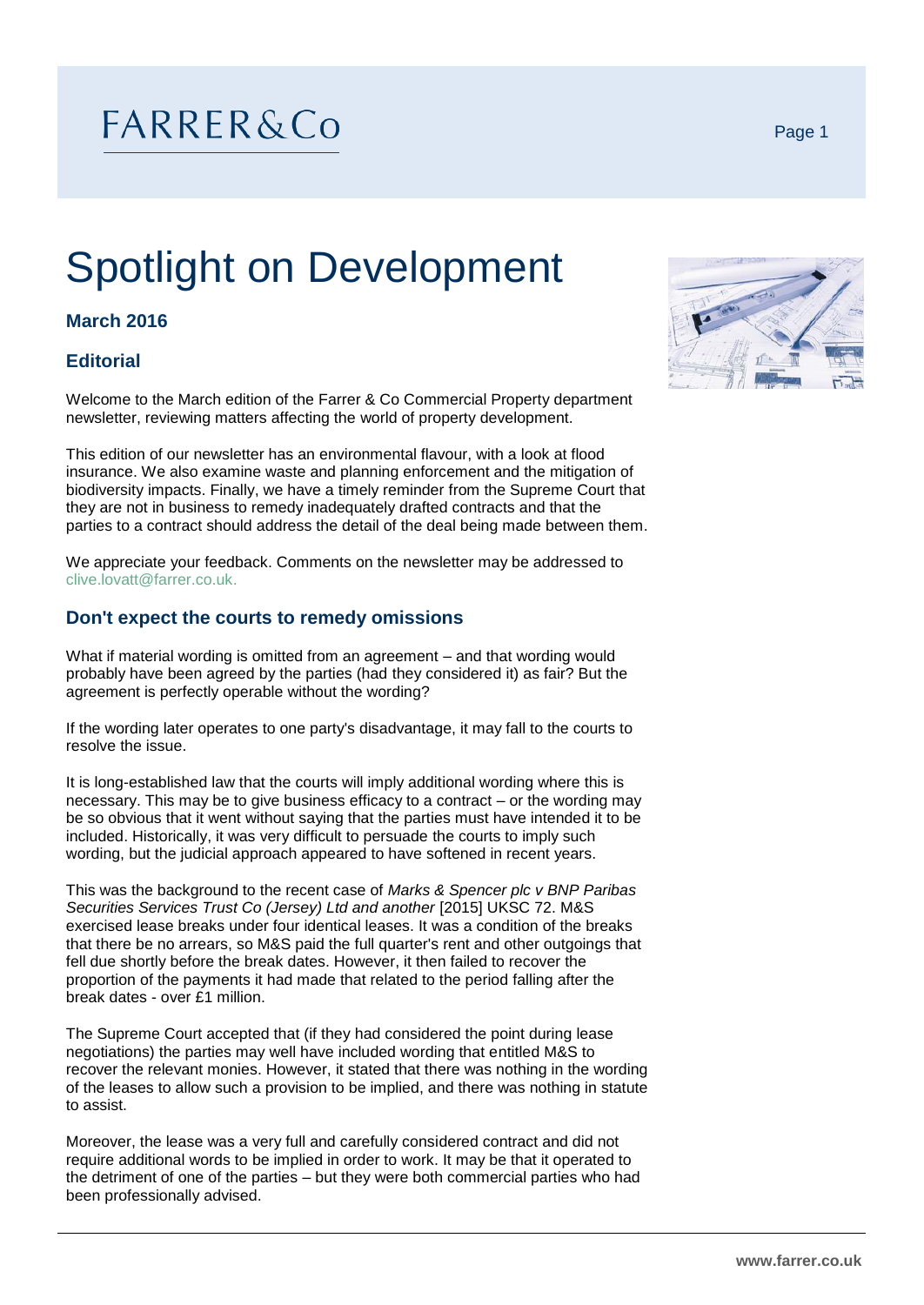So the moral is – if you miss something out of a document, don't expect the courts to bail you out, however unfair the result may seem.

#### **Andrew Wade, Consultant**

# **Mitigation of biodiversity impacts**

It has long been established that mitigation measures designed as part of a project can be taken into account at the screening stage of environmental impact assessment ("EIA"), under the EIA Directive and for the purposes of appropriate assessment under the Habitats Directive depending on the detail and certainty of whether they can be delivered. Indeed, avoiding the costs and delay of a full environmental assessment provides no small incentive to developers to design in features that avoid, reduce and mitigate any negative effects right from the start.

Indeed, paragraph 118 of the NPPF embeds this "mitigation hierarchy", into decision making, requiring that planning permission be refused if significant harm to biodiversity cannot be avoided, adequately mitigated or as a last resort, compensated for. Failure to apply the mitigation hierarchy appropriately could render a decision vulnerable to challenge: all the more so where the procedural requirements of one or other of the Directives are engaged. In practice, distinguishing between these measures is not always easy, but the consequences of not addressing the issue clearly can be far-reaching.

Increased focus is likely to turn on this distinction following the European case last year, of *Briels,* in the context of appropriate assessment, and separately as a result of changes to the EIA Directive yet to take effect.

Under the Habitats Directive, if an appropriate assessment finds that an adverse effect on the integrity of a European Site is likely, the project cannot proceed, subject to the provision, in certain restricted circumstances, of compensatory measures. In *Briels*, the Minister sought to recreate new molinia meadow within a European Site, in place of the meadow which would be lost to a motorway widening scheme. Here, the CJEU cautioned against dressing up compensatory measures as mitigation to circumvent the need for an appropriate assessment. It held that the new habitat was intended to "compensate after the fact" and did not guarantee that the integrity of the site would not be adversely affected. It is important, said the Court, to identify precisely the damage to the site, so that any compensatory measures can be properly tested against the prescribed conditions. It gave useful guidance on the characteristics of each, to which reference should be made in cases of uncertainty.

With EIA, a project can still proceed even if there is a negative impact, and there is no obligation to compensate for any harm identified. Member states have until May 2017 to implement the latest amendments to the EIA Directive which amongst other changes targeted at biodiversity, requires them to ensure that mitigation, prevention, reduction and offsetting measures referred to in the Environmental Statement are actually implemented. In practical terms this means that planning conditions and obligations will be scrutinised, with pressure on Councils to enforce in the event of a breach.

Developers are advised to identify clearly the nature of any measures offered, to reduce the risk of challenge to a consent (usually obtained at great cost) where the mitigation hierarchy has been misapplied.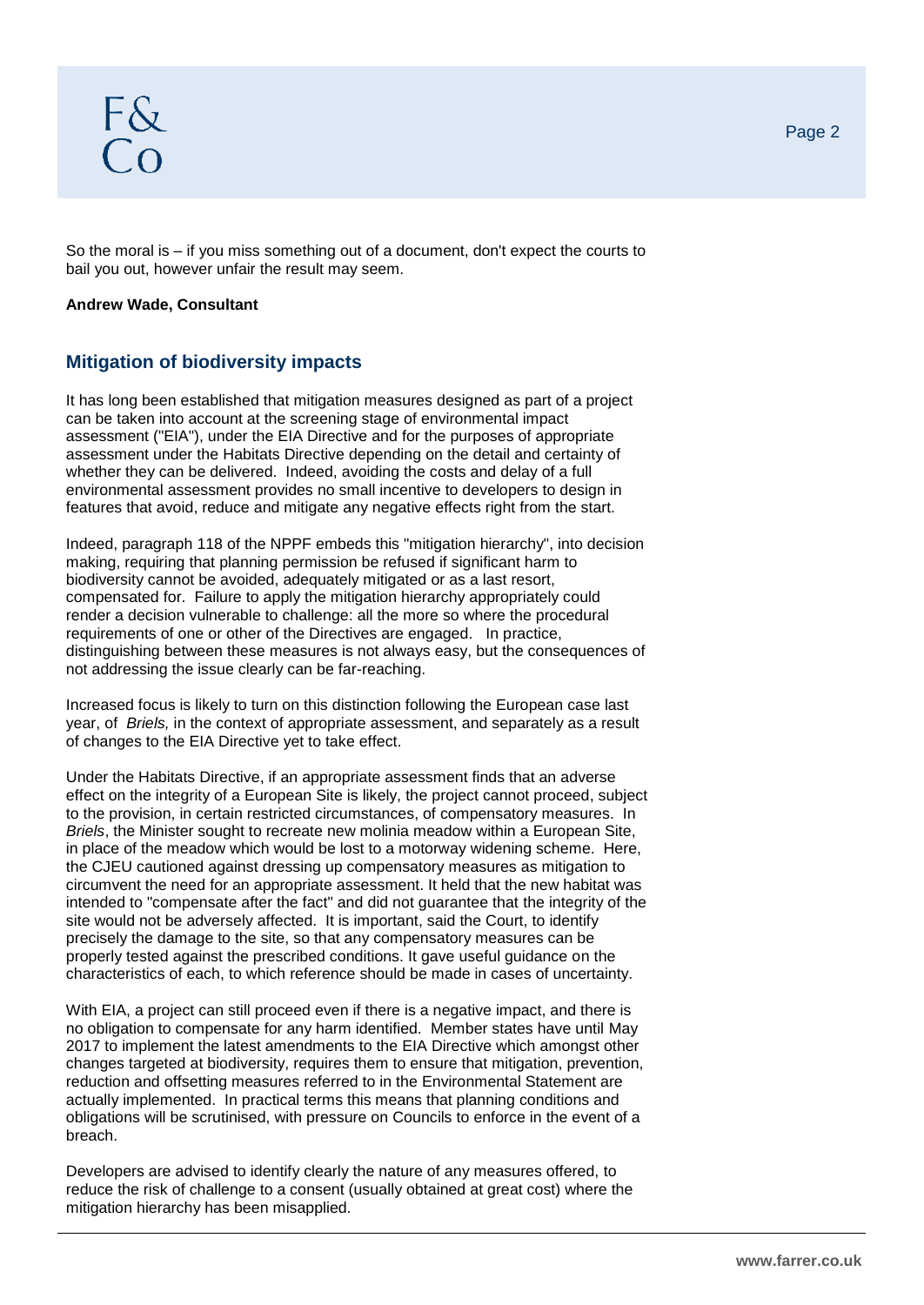#### **Jo Gliddon, Associate**

## **Flood Re**

Storms Desmond and Eva have once again brought flooding to the headlines. Even before December's devastation, however, the increasing risk of flooding had left an estimated 350,000 UK households without affordable flood insurance. The Flood Reinsurance Scheme, 'Flood Re', seeks to relieve this problem by giving insurance companies financial backing. It will be introduced in April following a Memorandum of Understanding agreed between the government and the Association of British Insurers, and will allow commercial insurers to purchase subsidised reinsurance against flood risk.

The problem, however, is that not all land will be covered by this not-for-profit scheme. Commercial property, residential property built since 1 January 2009, mixed-use property, purpose built blocks of flats, buy-to-let properties where the landlord arranges the buildings insurance and most houses that have been converted into flats will not be covered. Owners and prospective buyers of these types of property that fall within flood-prone areas will be left to seek insurance subject to the usual market forces.

The scheme will be funded by insurance companies paying fixed premiums to the scheme based on the properties' council tax bands, policy excesses and an £180m levy per year. The aim is for the insurers to pass on the benefits of the low premiums and excesses to their customers. However, as the insurers will remain responsible for the pricing of policies, whether this will be the case remains to be seen.

For all its shortcomings, the scheme is at least evidence of the government taking action on the issue of flooding. The recently announced National Flood Resilience Review, to be chaired by Oliver Letwin MP and published this summer, will assess how the country currently stands up to flooding and what can be done to better protect it against the increasingly severe weather. Flood Re is set to operate for only 25 years by which time it is hoped that more effective flood risk management will be in place.

#### **Claudia Levine, Solicitor**

## **Waste and Planning Enforcement**

A recent High Court decision has illustrated the importance of clarity, and natural language rather than legal jargon, in a planning enforcement notice, especially in view of the criminal sanctions for non-compliance with such a notice. In *Collins v Secretary of State for Communities and Local Government* the offending notice was flawed because it depended on the recipient having a technical understanding of that very complex legal term "waste" in order for him to understand the steps required of him to comply with it.

Page 3

If you require further information on anything covered in this briefing